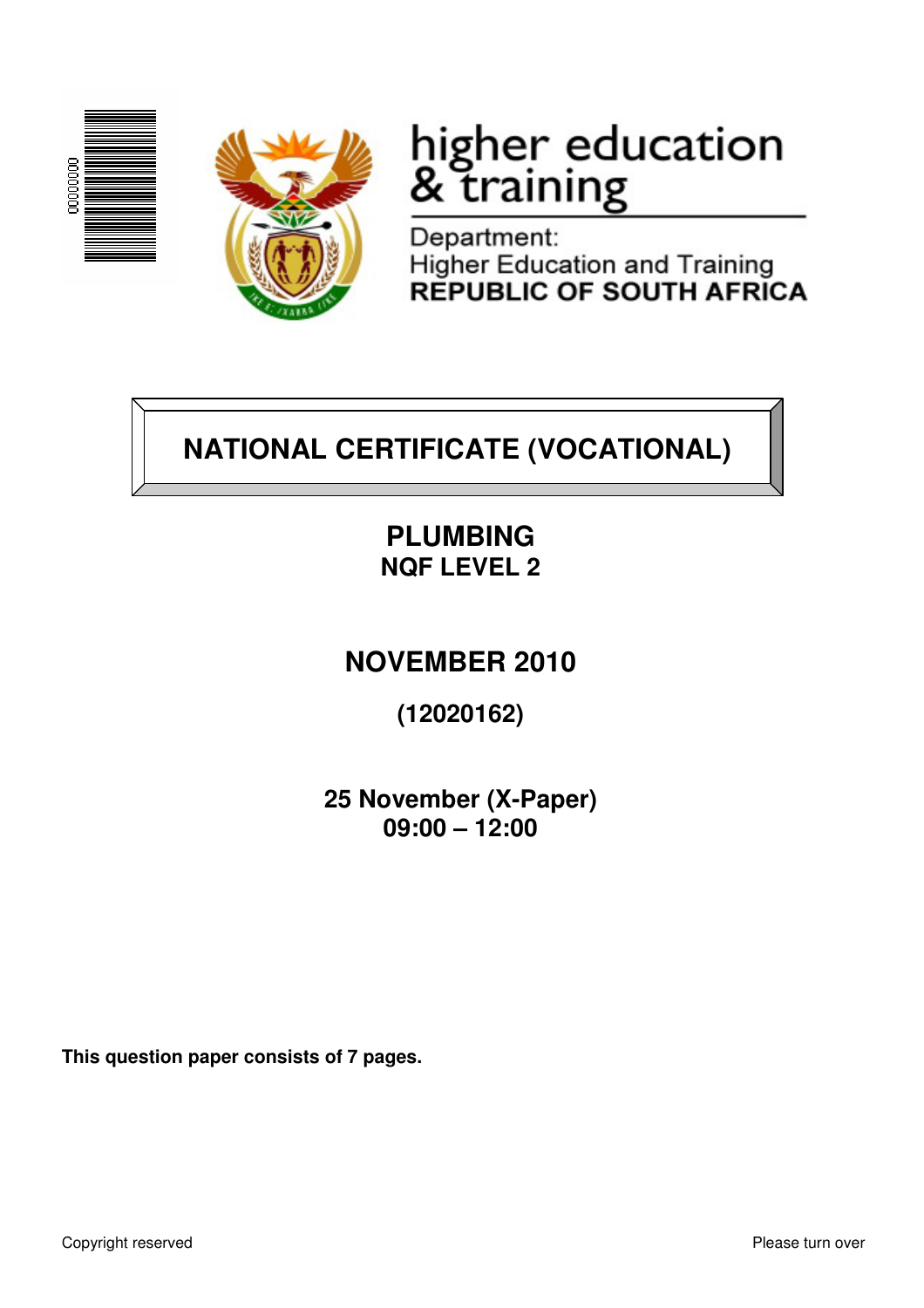#### **TIME: 3 HOURS MARKS: 100**

\_\_\_\_\_\_\_\_\_\_\_\_\_\_\_\_\_\_\_\_\_\_\_\_\_\_\_\_\_\_\_\_\_\_\_\_\_\_\_\_\_\_\_\_\_\_\_\_\_\_\_\_\_\_\_\_\_\_\_\_\_\_\_\_\_\_\_\_\_\_\_

#### **INSTRUCTIONS AND INFORMATION**

- 1. Answer ALL the questions.
- 2. Read ALL the questions carefully.
- 3. Number the answers according to the numbering system used in this question paper.
- 4. Write neatly and legibly.
- 5. The sketches and/or diagrams must be done in pencil, be neat, reasonably large, in proportion and fully labelled.
- 6. ALL the abbreviations and symbols must comply with the latest National Building Regulations and all relevant SANS (SABS)-codes.
- 7. Rule off across the page after each completed question.
- 8.  $g = 10 \text{ m/s}^2$ .
- 9. Density of water = 1000 kg /  $m^3$ .
- 10. All work you do not want to be marked must be clearly crossed out.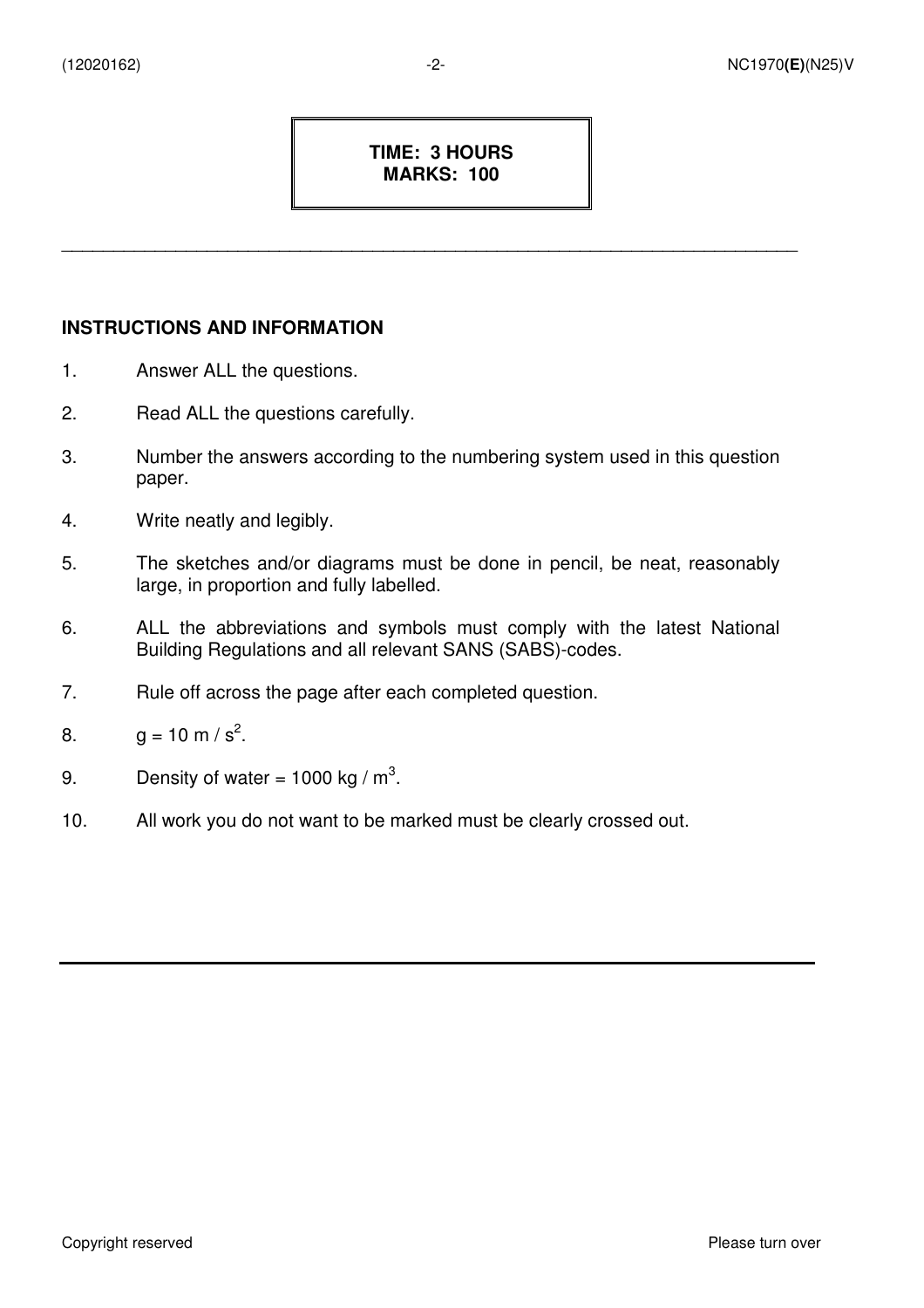#### **QUESTION 1: INTRODUCTION TO PLUMBING**

| 1.1 | Briefly explain the following processes of the water cycle: |                                                                                                                                                                                         |               |  |  |  |  |
|-----|-------------------------------------------------------------|-----------------------------------------------------------------------------------------------------------------------------------------------------------------------------------------|---------------|--|--|--|--|
|     | 1.1.1<br>1.1.2                                              | Evaporation<br>Precipitation                                                                                                                                                            | (2)<br>(2)    |  |  |  |  |
| 1.2 |                                                             | State the temperature at which pure water will:                                                                                                                                         |               |  |  |  |  |
|     | 1.2.1<br>1.2.2                                              | Freeze<br><b>Boil</b>                                                                                                                                                                   | (1)<br>(1)    |  |  |  |  |
| 1.3 |                                                             | Indicate whether the following statements are TRUE or FALSE. Choose the<br>answer and write only 'true' or 'false' next to the question number<br>$(1.3.1 - 1.3.4)$ in the ANSWER BOOK. |               |  |  |  |  |
|     | 1.3.1<br>1.3.2                                              | The volume of water decreases if it is heated.<br>Gravity causes water flow from a lower elevation to a higher                                                                          | (1)           |  |  |  |  |
|     |                                                             | elevation.                                                                                                                                                                              | (1)<br>(1)    |  |  |  |  |
|     | 1.3.3<br>1.3.4                                              | Raw water is untreated water that has not been purified.<br>After water is treated and disinfected it should be sparkling, clean                                                        |               |  |  |  |  |
|     | and clear with no colour.                                   |                                                                                                                                                                                         |               |  |  |  |  |
| 1.4 | purpose.                                                    | In the past lead and galvanised mild steel (GMS) were mostly used for water<br>pipes. Name TWO types of materials commonly used today for the same                                      | (2)           |  |  |  |  |
|     |                                                             |                                                                                                                                                                                         |               |  |  |  |  |
| 1.5 |                                                             | Briefly explain the difference between a 'maintenance plumber' and a<br>'construction plumber'.                                                                                         | (3)<br>$[15]$ |  |  |  |  |

#### **QUESTION 2: PLUMBING PRINCIPLES AND CODE OF PRACTICES**

2.1 Read the following sentences and write only the missing word/s next to the corresponding number  $(2.1.1 - 2.1.5)$  in the ANSWER BOOK.

Choose only from the list given below:

|     | 1000                                                                                                                                                                                                  |                |  |  |                               | head; drainage; 1020; gully; Pascal; volume; water; Newton; manhole;                                                             |  |     |     |
|-----|-------------------------------------------------------------------------------------------------------------------------------------------------------------------------------------------------------|----------------|--|--|-------------------------------|----------------------------------------------------------------------------------------------------------------------------------|--|-----|-----|
|     | 2.1.1                                                                                                                                                                                                 |                |  |  | Water pressure is measured in |                                                                                                                                  |  |     | (1) |
|     | 2.1.2                                                                                                                                                                                                 |                |  |  |                               | The pressure at a tap is dependent on the  of the water.                                                                         |  |     | (1) |
|     | 2.1.3                                                                                                                                                                                                 |                |  |  |                               | The density of pure water is $kg/m3$ at sea level.                                                                               |  |     | (1) |
|     | 2.1.4                                                                                                                                                                                                 |                |  |  |                               | SANS 10252 Part 2 is the code of practice for the  installations                                                                 |  |     |     |
|     |                                                                                                                                                                                                       | for buildings. |  |  |                               |                                                                                                                                  |  |     | (1) |
|     | 2.1.5                                                                                                                                                                                                 |                |  |  |                               | A  is a pipe fitting that incorporates a trap into which waste water<br>is discharged and that is normally connected to a drain. |  |     | (1) |
| 2.2 | A water tank is placed on a platform 6 m high. The water level in the tank is<br>900 mm above the top of the platform. Calculate the pressure at a tap placed<br>5,5 m below the top of the platform. |                |  |  |                               |                                                                                                                                  |  | (4) |     |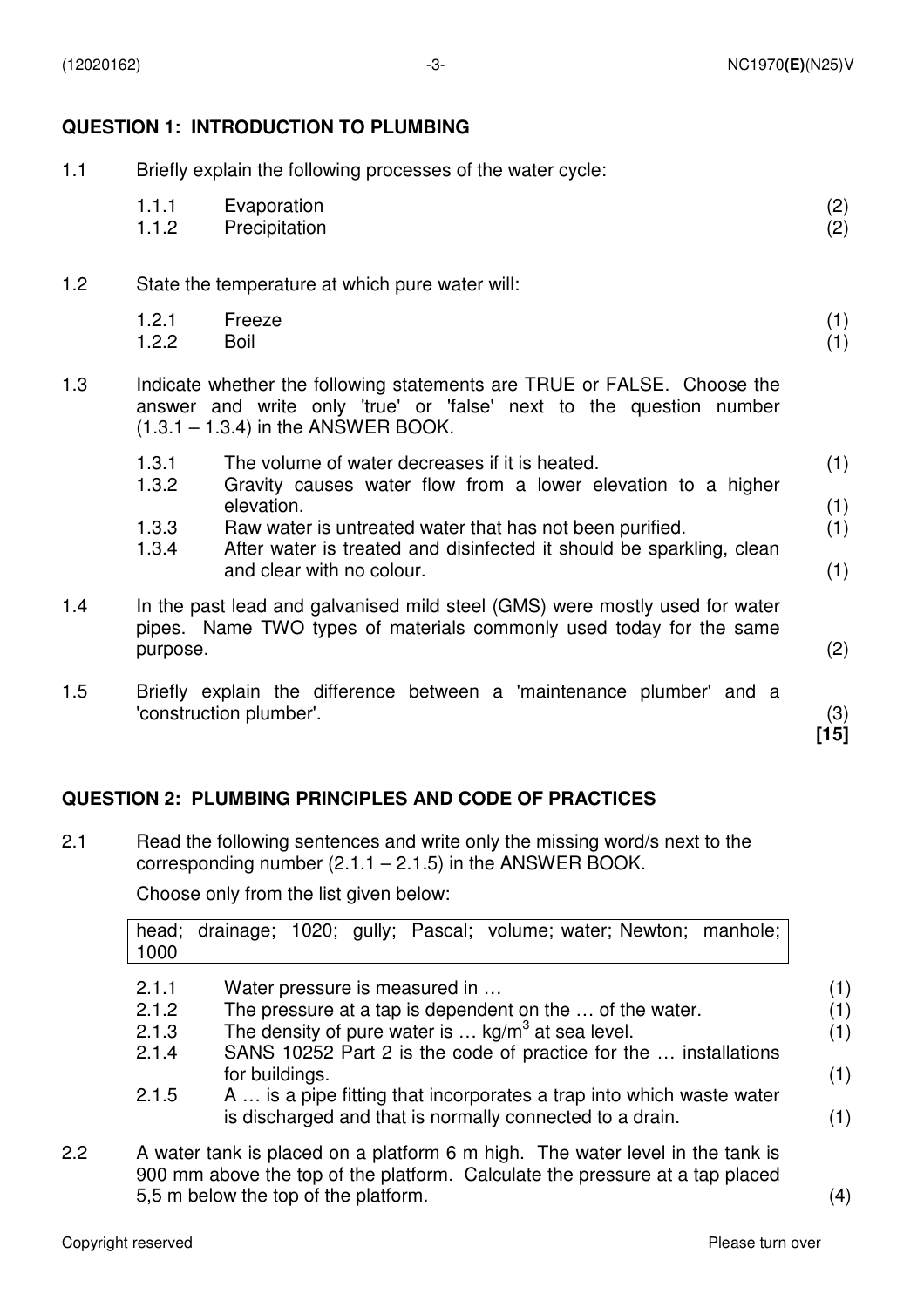**[15]** 

2.3 Briefly describe the scope of the following South African National Standards:

| 2.3.1 | <b>SANS 10400</b> | (2) |
|-------|-------------------|-----|
| 2.3.2 | SANS 10252 Part 1 | (2) |

2.3.3 SANS 10252 Part 2 (2)

#### **QUESTION 3: MATERIAL, TOOLS AND EQUIPMENT**

3.1 The sketches in FIGURE 1 show sketches of compression pipe fittings that are used in the construction plumbing industry. Write only the name of each fitting next to the question number  $(3.1.1 - 3.1.2)$  in the ANSWER BOOK.  $(2)$ 





**FIGURE 1** 3.1.2

3.2 The sketches in FIGURE 2 show sketches of malleable steel pipe fittings that are used in the construction plumbing industry. Write only the name of each fitting next to the question number  $(3.2.1 - 3.2.3)$  in the ANSWER BOOK.  $(2)$ 





**FIGURE 2** 

**FIGURE 3** 

3.3 The sketches in FIGURE 3 show tools that are used in the construction plumbing industry. Write only the name of each fitting next to the question number  $(3.3.1 - 3.3.2)$  in the ANSWER BOOK.  $(2)$ 



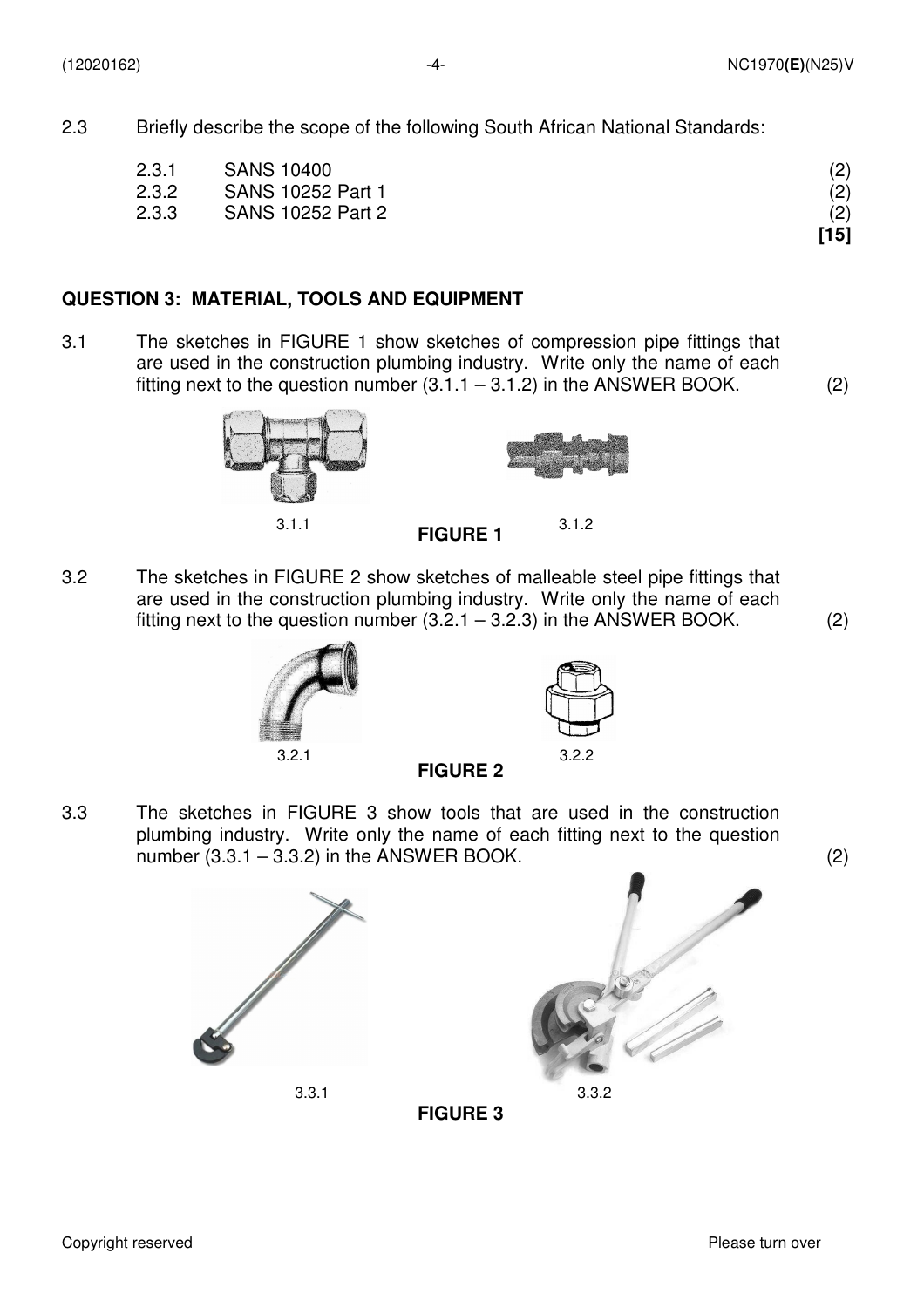3.4 The sketches in FIGURE 4 show sketches of typical water closets that are used in the construction plumbing industry. Write only the description of each water closet next to the question number  $(3.4.1 - 3.4.2)$  in the ANSWER BOOK. BOOK. (2)



3.5 Briefly explain what is meant by the term 'fall prevention equipment'. (2) **[10]** 

#### **QUESTION 4: PIPE ASSEMBLIES FOR WATER RETICULATION**

| 4.1 |                                                                                                       | List SIX tools/ equipment you would require to measure, cut, thread and<br>assemble GMS pipes work.                                                                                                                                                                                              | (6)                                    |  |  |  |  |  |
|-----|-------------------------------------------------------------------------------------------------------|--------------------------------------------------------------------------------------------------------------------------------------------------------------------------------------------------------------------------------------------------------------------------------------------------|----------------------------------------|--|--|--|--|--|
| 4.2 | Describe the procedure for joining a copper pipe (tube) by making use of a<br>capillary pipe fitting. |                                                                                                                                                                                                                                                                                                  |                                        |  |  |  |  |  |
| 4.3 |                                                                                                       | List the pipe fitting/s you would use in the following pipe assemblies:                                                                                                                                                                                                                          |                                        |  |  |  |  |  |
|     | 4.3.1<br>4.3.2<br>4.3.3<br>4.3.4<br>4.3.5<br>4.3.6                                                    | Join a 20 mm GMS pipe to a 25 mm pipe fitting.<br>Cause a 90 <sup>°</sup> change of direction in a GMS pipe.<br>Install a tap off a straight run of copper pipe.<br>Secure a copper pipe to the wall.<br>Join 22 mm copper pipe to a 20 mm GMS pipe.<br>Join a 15 mm pipe to a 110 mm HDPE main. | (1)<br>(1)<br>(1)<br>(1)<br>(2)<br>(1) |  |  |  |  |  |
| 4.4 |                                                                                                       | Describe the procedure you would apply to cut uPVC (mono layer) pipe,<br>prepare the edges of the pipe and fit a solvent weld fitting to the cut end.                                                                                                                                            | (6)<br>$[25]$                          |  |  |  |  |  |

#### **QUESTION 5: CUTTING AND JOINING OF METALS**

| 5.1 | Name TWO types of tin snips that are used to cut thin sheet metal.                              | (2) |
|-----|-------------------------------------------------------------------------------------------------|-----|
| 5.2 | Name TWO types of joining methods that can be used to join two sections of<br>thin sheet metal. | (2) |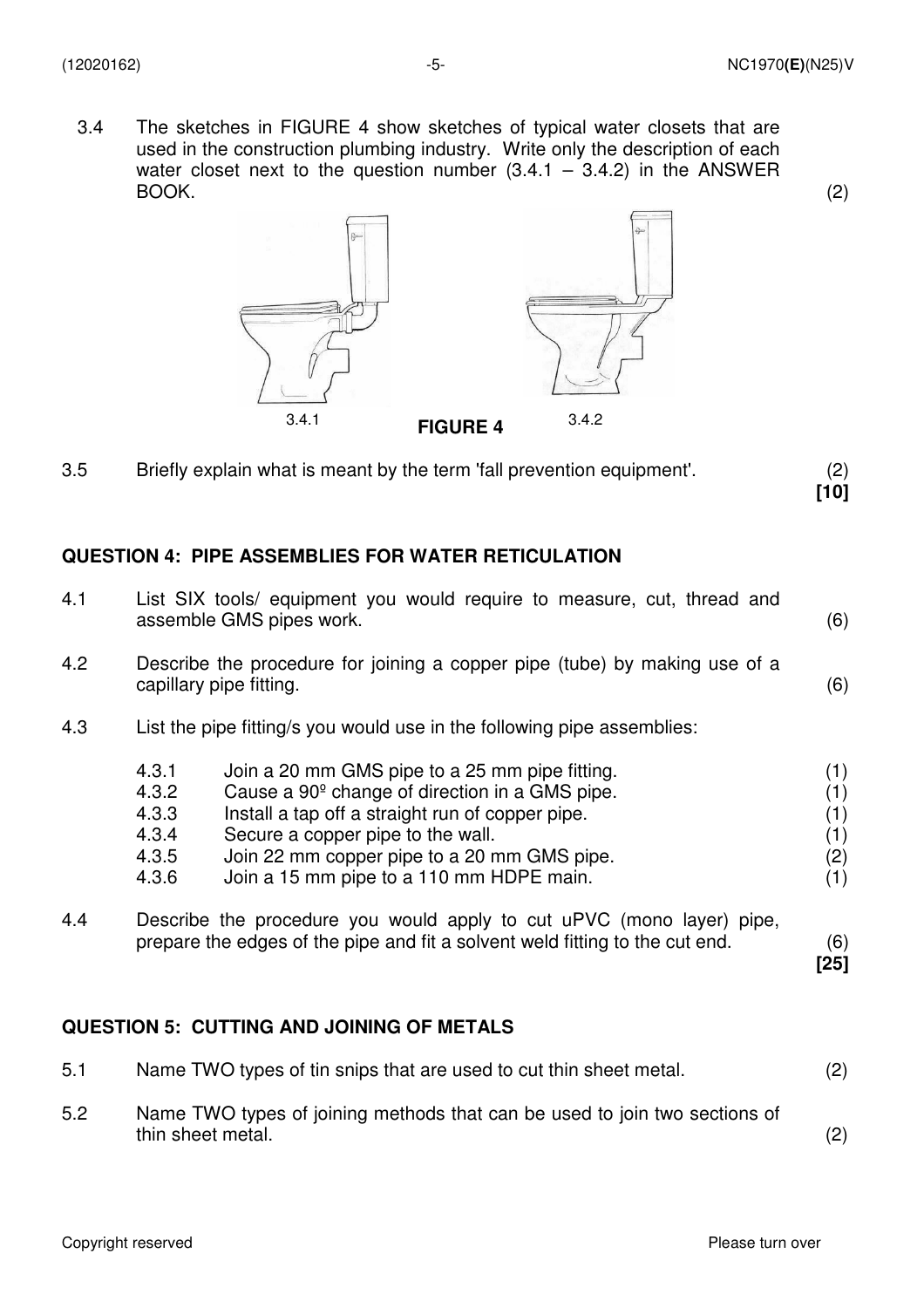5.3 Make neat sketches of the following joints used when brazing sheet metal:

|     | 5.3.1<br>5.3.2<br>5.3.3 | Lap joint<br>Square butt joint<br>Double V butt joint    | (2)<br>(2)<br>(2)<br>[10] |
|-----|-------------------------|----------------------------------------------------------|---------------------------|
|     |                         | <b>QUESTION 6: SET OUT BELOW GROUND DRAINAGE SYSTEMS</b> |                           |
| 6.1 |                         | Name TWO functions of a gully.                           | (2)                       |

#### 6.2 Describe the following terms:

|     | 6.2.1 | Drainage installation                                                                                                                         | (4) |
|-----|-------|-----------------------------------------------------------------------------------------------------------------------------------------------|-----|
|     | 6.2.2 | Waste water                                                                                                                                   | (2) |
| 6.3 |       | State TWO advantages of inspection chambers or manholes as compared to<br>rodding eyes as a means of gaining access to the underground drain. | (2) |